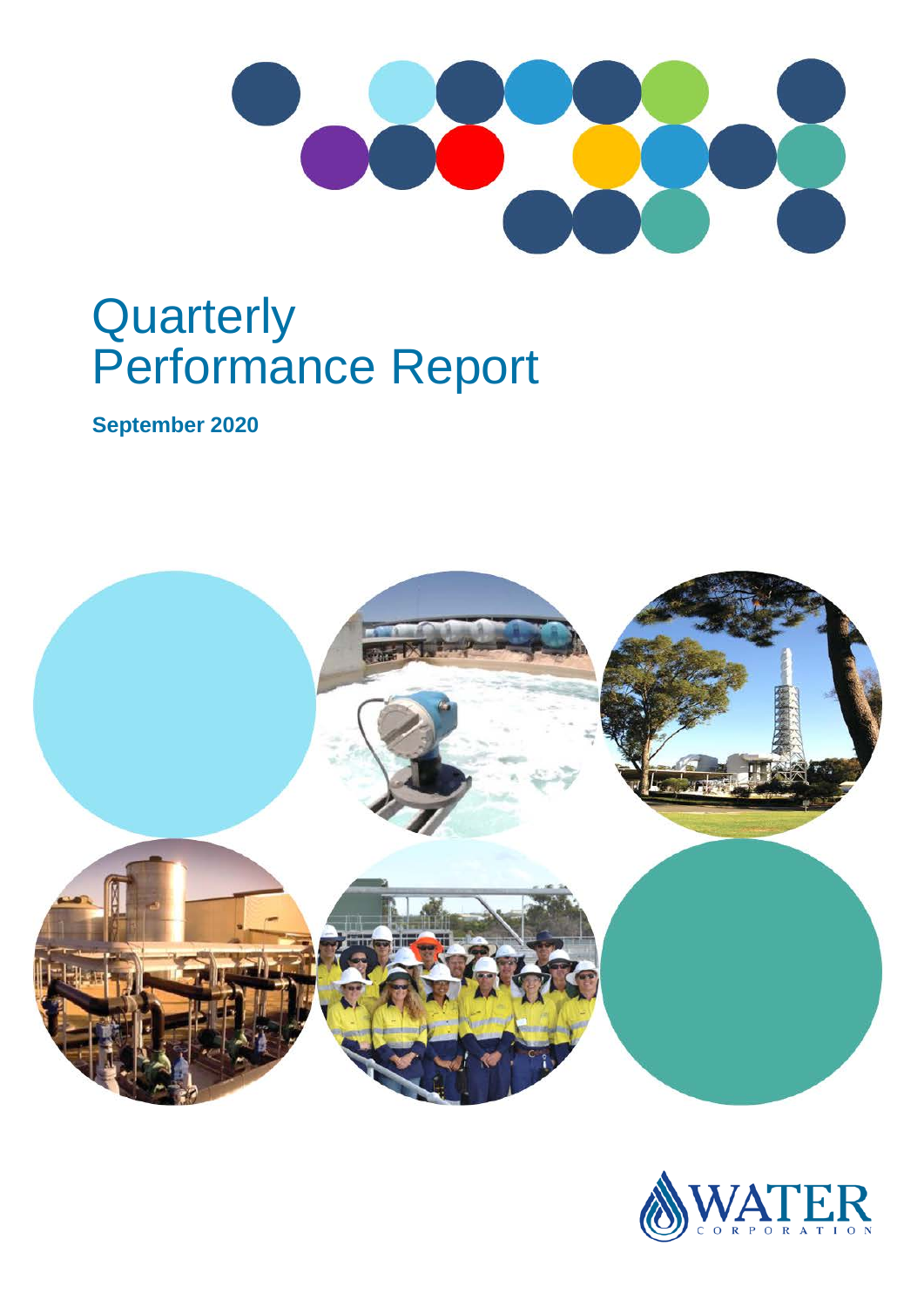Financial Performance





|                                                      |               | 3 months to September 2020 | $*$ PCP         | <sup>(a)</sup> Full Year 2020/21 |                            |
|------------------------------------------------------|---------------|----------------------------|-----------------|----------------------------------|----------------------------|
| Financial Results (\$'000s)                          | <b>Actual</b> | <b>Budget</b>              | <b>Variance</b> | <b>Last Year</b>                 | <b>Proposed SCI Budget</b> |
| Operating revenue                                    | 640,775       | 620,242                    | 20,533          | 609,106                          | 2,715,000                  |
| Direct operating expenses                            | 225,150       | 226,566                    | 1,416           | 218,670                          | 979,900                    |
| Depreciation / amortisation                          | 132,349       | 132,570                    | 221             | 125,970                          | 535,853                    |
| Earnings before interest & tax (EBIT) <sup>(1)</sup> | 283,276       | 261,106                    | 22,170          | 264,466                          | 1,199,247                  |
| less: Net interest expense                           | 45,983        | 48,170                     | 2,187           | 55,794                           | 203,918                    |
| add: Developers' contribution                        | 47,393        | 30,830                     | 16,563          | 41,831                           | 129,000                    |
| Operating surplus before tax                         | 284,686       | 243,766                    | 40,920          | 250,503                          | 1,124,329                  |
| Income tax expense                                   | 82,499        | 73,042                     | (9, 457)        | 75,147                           | 336,900                    |
| Operating surplus after tax <sup>(2)</sup>           | 202,187       | 170,723                    | 31,464          | 175,356                          | 787,429                    |
|                                                      |               |                            |                 |                                  |                            |
| Capital expenditure                                  | 165,390       | 176,144                    | 10,754          | 122,859                          | 708,507                    |
| Borrowings taken (repaid)                            |               | $\overline{\phantom{a}}$   |                 |                                  | 113,734                    |
| Net debt $(3)$                                       | 5,656,404     | 5,647,188                  | (9,216)         | 6,168,166                        | 6,353,454                  |

| <b>Financial Performance Measures</b>   | <b>Full Year</b><br>Forecast 20/21 | <sup>(a)</sup> Full Year<br><b>Proposed June</b><br><b>2020/21 Target</b> | <b>Variance</b>          | <b>Last Year</b><br><b>Actual</b> |
|-----------------------------------------|------------------------------------|---------------------------------------------------------------------------|--------------------------|-----------------------------------|
| Return on assets (%)                    | 7.0                                | 7.0                                                                       | $\overline{\phantom{0}}$ | 7.1                               |
| Debt to total assets (%)                | 35.0                               | 34.7                                                                      | (0.3)                    | 33.5                              |
| Return on equity (%)                    | 7.1                                | 7.0                                                                       | 0.1                      | 7.2                               |
| <b>Net Accruals to Government (\$m)</b> |                                    |                                                                           |                          |                                   |
| Represented by:                         |                                    |                                                                           |                          |                                   |
| Tax equivalents                         | 354.7                              | 349.1                                                                     | 5.6                      | 372.5                             |
| Dividends provided                      | 1,277.1                            | 1,258.3                                                                   | 18.8                     | 3.8                               |
| <b>Operating Subsidies</b>              |                                    |                                                                           |                          |                                   |
| Non-Commercial Country Services         | 297.0                              | 298.3                                                                     | 1.3                      | 272.2                             |
| <b>Revenue Concessions</b>              | 170.0                              | 167.0                                                                     | (3.0)                    | 156.8                             |
| <b>Metropolitan Operations</b>          | 1.6                                | 1.6                                                                       | (0.0)                    | 2.0                               |
| <b>Total Operating Subsidies</b>        | 468.6                              | 466.9                                                                     | (1.7)                    | 431.0                             |
| <b>Net Accrual to Government</b>        | 1,163.3                            | 1,141.0                                                                   | 22.3                     | (54.7)                            |

#### **Comments**

Year to date Operating surplus after tax is \$31.5m higher than budget for the 3 months to 30 September 2020.

(1) EBIT is higher than budget as a result of greater operating revenue from higher water consumption, primarily in the metropolitan area, due to warm and drier conditions across the State, combined with net proceeds from the sale of a parcel of land.

(2) Higher developers' contributions attributed to increased subdivisional and development activity resulting from the Federal Government's Housing Stimulus Package, combined with lower net interest, has returned an Operating Surplus After Tax position of \$31.5m more favourable than budget.

(3) Net Debt is higher due to lower cash reserves resulting from greater payments to suppliers.

(4) Net Accruals to Government (NATG) increased due to the greater dividend payment (from 2019/20 deferral) combined with higher developers contributions as a<br>result of increased activity in the lot development industry an

(a) As a result of COVID-19, the related 2020-21 budget timeframe has changed and the draft Statement of Corporate Intent (SCI) 2020/21 is currently being finalised and will be submitted to the Minister's Office for approval by end of October 2020. As a result, the Quarterly Performance Report to the Minister is structured according to the proposed SCI 2020/21.

*\* PCP - Prior Comparative Period*

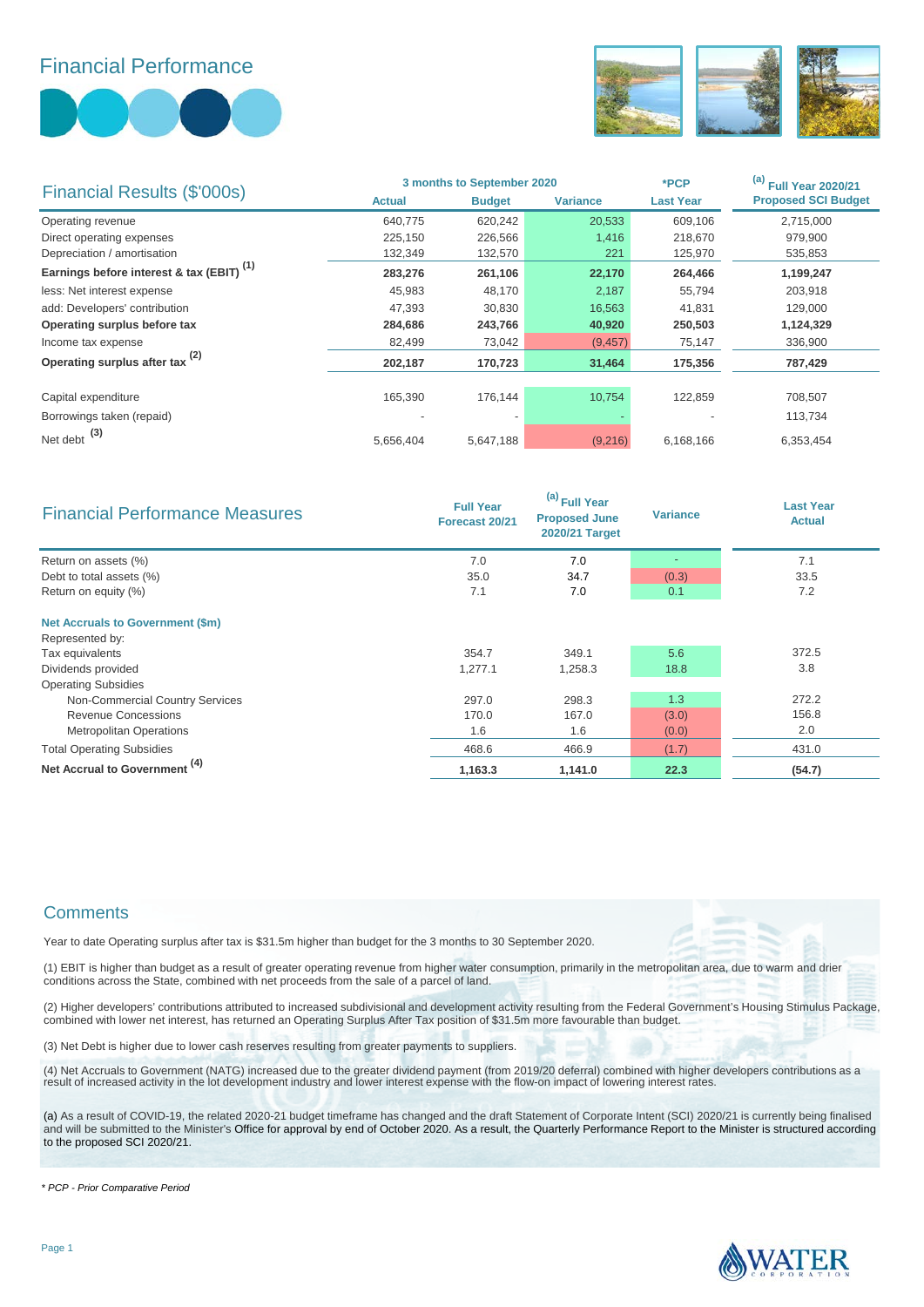## Business Targets & Information





| Performance Indicators <sup>(a)</sup>                                 |                 | <b>Full Year 2020/21</b> |                        |               |  |  |
|-----------------------------------------------------------------------|-----------------|--------------------------|------------------------|---------------|--|--|
|                                                                       | <b>Forecast</b> |                          | <b>Proposed Target</b> | <b>Status</b> |  |  |
| <b>Safe</b>                                                           |                 |                          |                        |               |  |  |
| Number of public drinking water quality advisories                    | 0               | $\leq$                   | $\mathbf 0$            | On Target     |  |  |
| Number of people with fatality or total permanent disability          | 0               | $\leq$                   | 0                      | On Target     |  |  |
| <b>Total Recordable Injury Frequency Rate</b>                         | 2.9             | $\leq$                   | 2.9                    | On Target     |  |  |
| Number of public with fatality or total permanent disability          | 0               | $\leq$                   | $\Omega$               | On Target     |  |  |
| <b>Wellbeing Measure</b>                                              | 5               | $>=$                     | 5                      | On Target     |  |  |
| <b>Reliable</b>                                                       |                 |                          |                        |               |  |  |
| Number of schemes at risk of temporary water restrictions             | 2               | $\leq$                   | 2                      | On Target     |  |  |
| Number of properties affected by unplanned interruptions (Water)      | 325,000         | $\leq$                   | 325,000                | On Target     |  |  |
| Number of properties affected by unplanned interruptions (Wastewater) | 1,100           | $\leq$                   | 1,100                  | On Target     |  |  |
| <b>Reputation</b>                                                     |                 |                          |                        |               |  |  |
| Customer perception of water quality (score out of 10)                | 7.00            | $>=$                     | 7.00                   | On Target     |  |  |
| Customer perception of communications (score out of 10)               | 7.10            | $>=$                     | 7.10                   | On Target     |  |  |
| Community trust in Water Corporation (score out of 10)                | 7.03            | $>=$                     | 7.03                   | On Target     |  |  |
| Brand perception (score out of 10)                                    | 7.33            | $>=$                     | 7.33                   | On Target     |  |  |

| <b>Business Information</b>                                   | <b>Year to Date September</b> |                       |  |  |
|---------------------------------------------------------------|-------------------------------|-----------------------|--|--|
|                                                               | 2020                          | 2019                  |  |  |
| Water Properties Connected - Residential<br>- Non-Residential | 1,012,209<br>127,120          | 1,000,810<br>125,916  |  |  |
| Water Supplied - Metro (ML)                                   | 48,730                        | 49,407 $(b)$          |  |  |
| Wastewater Treated - Metro (ML)                               | 44,616                        | 40,953 <sup>(c)</sup> |  |  |

### **Comments**

(a) As a result of COVID-19, the related 2020-21 budget timeframe has changed and the draft Statement of Corporate Intent (SCI) 2020/21 is currently being finalised and will be submitted to the Minister's Office for approval by end of October 2020. As a result, the Quarterly Performance Report to the Minister is structured according to the proposed SCI 2020/21.

(b) Water Supplied - Metro (ML) is adjusted downwards as a result of the Annual Principal Statistics review.

(c) Wastewater Treated - Metro (ML) is adjusted upwards as a result of recalculation of flow data due to availability of new information.